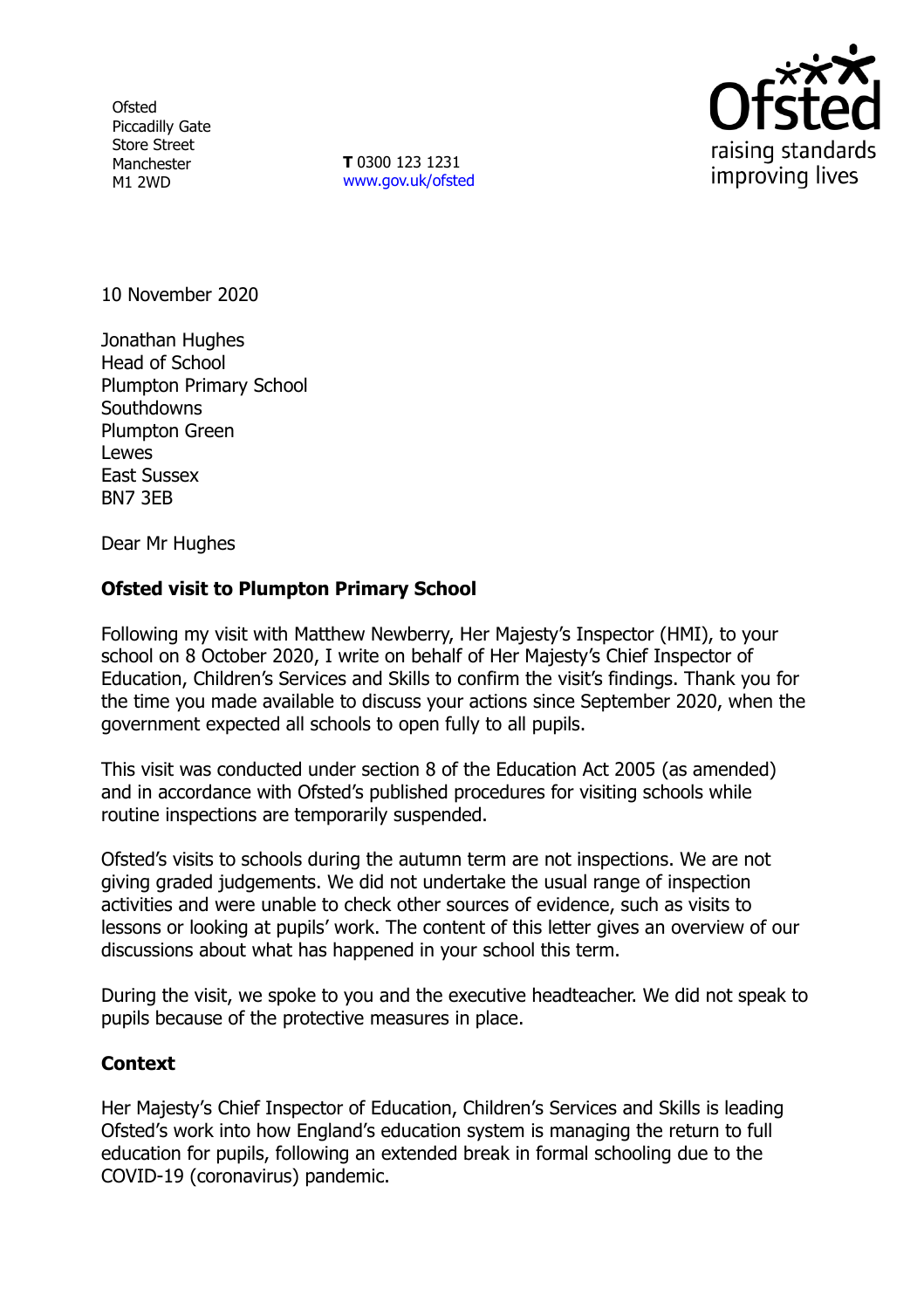

In undertaking this focused work, HMI are visiting a broad range of schools. HMI will visit a sample of:

- approximately 1,200 schools across all Ofsted grades (outstanding, good, requires improvement and inadequate)
- maintained schools, academies and free schools, special schools and centres of alternative provision, including those in cities, and coastal, town or rural communities.

The information from this visit will feed into Ofsted's national reporting so that the insights can be shared with the government and the education sector. We did not find any significant concerns during the visit. In such a case, an inspection report would be published on our website and available to parents and carers.

We did not consider your response to COVID-19 during the spring and summer terms 2020, when the school was not open to all pupils.

## **From this visit, inspectors noted that:**

- You opened the school to Years 1 to 6 on 7 September 2020. These pupils attend full time. As is your normal practice, Reception children returned on 4 September on a phased basis for the first three weeks.
- Attendance of pupils since the beginning of term is broadly in line with the same period last year. Pupils who have been absent have had contact from the school to support their return.
- Pupils are taught the full range of subjects. Teachers have devised the learning activities with COVID-19 restrictions in mind. Therefore, apart from some activities, such as trips and visitors to school, the usual content is being delivered to all pupils.
- Teachers have checked at the start of this term what pupils have remembered from their previous learning in English and mathematics. They have found that most pupils are where they would expect them to be, with a small number showing they have some gaps in what they know and can do. Leaders have put in place a range of support to make up the gaps.
- Teachers are focusing on younger pupils' reading and writing as this is where the need to catch up is greatest.
- Pupils have maintained their mathematics knowledge and skills and are at expected levels at the start of the year.
- Teachers are reviewing what learning pupils have retained in the wider curriculum and picking up on any gaps as they go.